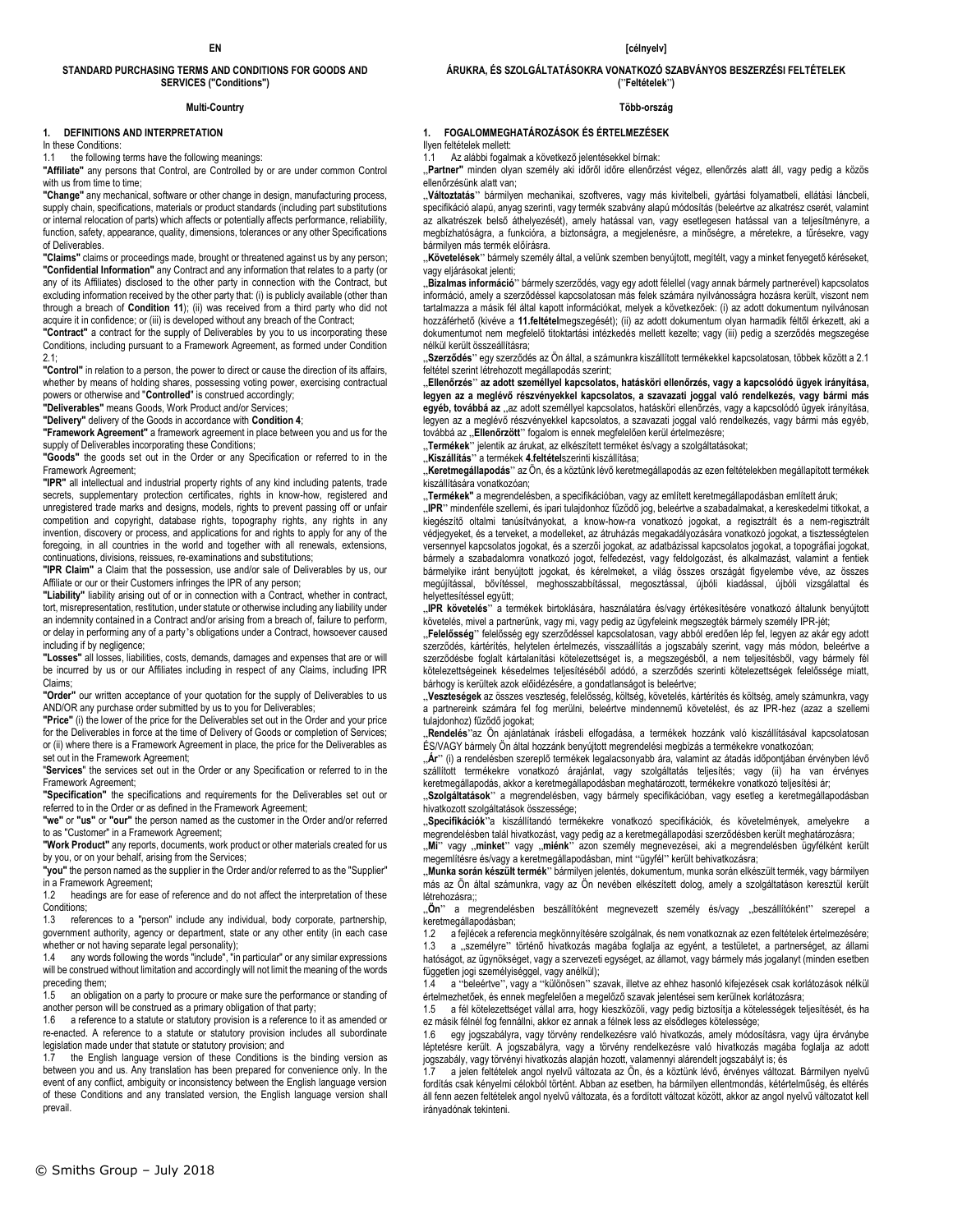## **2. CONTRACT FORMATION**

2.1 A Contract is formed when we accept any quotation issued by you (verbal or written) by issuing an Order (whether or not there is a Framework Agreement in place) OR where you perform any act consistent with fulfilling an Order submitted by us for Deliverables. We are not obliged to accept any quotation issued by you.

These Conditions are the only terms and conditions on which we will purchase Deliverables. They apply in place of any terms and conditions that you may seek to apply or which may otherwise be implied, including any which are endorsed on, delivered with or contained in your quotation, Order acknowledgement, on your website or other sales materials or media or on any delivery note ("**Seller T&Cs**") and you waive any rights to rely on any such Seller T&Cs. Delivery of Goods and/or commencement of performance of Services is conclusive evidence of your acceptance of these Conditions.

2.3 You may not cancel a Contract. Unless you notified us in writing before we placed an Order that we may not cancel it, we may cancel a Contract in whole or part any time before Delivery or completion of performance of Services. Our sole Liability will be to pay to you fair and reasonable compensation for work-in-progress at the time of cancellation provided that:

2.3.1 such compensation will not include any loss of profits OR any indirect or consequential loss; and

2.3.2where Goods are not manufactured specifically for us to our Specification, our sole Liability will be to pay you a fair and reasonable restocking charge.

#### **3. QUALITY CONTROL & TESTING**

3.1 The quantity, description and Specification of Deliverables will be as set out in the Order. You must not make any Change to Deliverables without our prior written consent. You will carry out any reasonable Change that we request to any Deliverables. We will negotiate, in good faith, with you an agreed adjustment to the price, Delivery date or both as a result of a Change.

3.2 You will maintain detailed quality control and manufacturing records for the shorter of any maximum period permitted by law and ten (10) years from the date of Delivery (or such other period of time as set out in a Framework Agreement or Order), which we or a third party on our behalf may inspect or receive copies of on demand.

3.3 We may inspect and test Goods at any time prior to Delivery. You will allow us and our representatives to enter your premises to carry out such inspection and testing and will provide us with all facilities reasonably required. If, following such inspection or testing, we are not satisfied that the Goods will comply with Condition 5.1, you will take all steps necessary to ensure compliance.

3.4 You will maintain a quality control system that meets any international standard as required by us, or which is otherwise approved by us and such test and inspection system as we may require.

3.5 You may not deliver the Goods by separate instalments without our prior written consent. Instalments will be invoiced separately by you.

#### **4. DELIVERY OF GOODS / SUPPLY OF SERVICES**

4.1 Unless otherwise specified in an Order, you will deliver the Goods DDP (Incoterms 2010) to the address specified in the Order during our normal business hours on the date specified in the Order. You will be responsible for off-loading the Goods from the delivery vehicle. Delivery of the Goods will occur when they have been off-loaded at the delivery address.

4.2 You will perform Services in accordance with the applicable timetable communicated to you or as set out in the Order to meet all Specifications.

4.3 Time is of the essence for performance of your obligations under the Contract. If you are late performing your obligations under the Contract, you will pay to us a sum equal to 1.5% of the Price for each week of delay up to a maximum of 15% of the Price. You and we agree that this amount is reasonable and proportionate AND the most effective way of compensating us for part or all of our losses arising from late performance. However, you and we intend that we should be able to recover general damages as well as such sums in circumstances where we have suffered loss in excess of such sums as a result of your late performance. Therefore, our rights to any such sums under this **Conditions 4.3** is without prejudice to any other rights which we may have under the Contract or otherwise in respect of late performance, including the right to sue for damages or other relief and/or to terminate the Contract. A claim for general damages for late performance will be reduced by the amount of such sums under this **Conditions 4.3** actually applied or paid in respect of such late performance.

4.4 Services will be accepted by us when we are satisfied that the Services comply with the Specifications.

4.5 You will make sure that the Goods are marked in accordance with our instructions and any applicable laws, rules and regulations and are properly packed and secured; marked with information on their origin; Delivery is accompanied by a prominently displayed delivery note showing the Order number, date of Order, type and quantity of Goods, and any special storage instructions; and delivered with all operating and safety instructions, clearly displayed warning notices and such other information as may be necessary for the proper use, maintenance and repair of the Goods.

4.6 If you fail to deliver the Goods on time we may terminate the Contract immediately by giving you notice, in which case you will refund any monies already paid by us in relation to the Goods that have not been delivered and indemnify us and our Affiliates against our Losses as a result of your failure to supply Goods, including obtaining substitute goods from another supplier.

4.7 We will have a reasonable period of time following Delivery to inspect Goods. We may reject Goods which do not meet Specifications. We can also reject Goods which are more or less than the quantity or type Ordered or delivered prior to the date specified on the Order. Rejected Goods will be returned at your cost and expense. If we accept Goods delivered prior to the date specified on the Order we may charge you the cost of storing them until the actual specified Delivery date.

4.8 Risk in the Goods passes to us on the later of acceptance and Delivery. Ownership of the Goods passes to us on the earlier of payment of the Price and Delivery. 4.9 You will notify us in writing as soon you are aware that any Goods or the product support for the Goods are to be discontinued or made of "end of sale" or "end of life". At our request, you and we will agree in good faith a reasonable period of time during which

## **2. SZERZŐDÉS LÉTREJÖTTE**

2.1 Egy szerződés akkor jön létre, ha bármilyen Ön által adott adott (szóbeli, vagy írásbeli) ajánlatot elfogadunk egy megrendelés kibocsátásával (függetlenül attól, hogy van-e érvényben lévő keretmegállapodás),VAGY ha olyan cselekményt hajt végre, amely megfelel az általunk, a kiszállított termékekre kiadott megrendelésnek. Az Ön által adott ajánlatokat azonban nem vagyunk kötelesek elfogadni.

Ezek az egyetlen feltételek, amelyek alapján kiszállítandó termékeket szerzünk be. Ezek kerülnek alkalmazásra más Ön által alkalmazandó feltételek helyett is, vagy egyéb benne foglalt feltételek helyett, beleértve az Ön által ajánlottakat, az Ön ajánlatában lévőket, a megrendelés visszaigazoláson szereplőket, az Ön webhelyén, vagy más értékesítési anyagain, valamint adathordozóján, illetve szállítólevelén lévő feltételeket ("**Értékesítési feltételek**") emellett Ön lemond minden olyan jogáról, amelyek az ilyen Értékesítési feltételeken nyugszanak. A termékek kiszállítás és/vagy a szolgáltatások teljesítésének megkezdése elegendő bizonyíték arra, hogy elfogadja ezeket a feltételeket.

2.3 Ön esetlegesen nem szüntetheti meg a szerződést. Hacsak nem Ön írásban értesített minket a megrendelés leadása előtt arról, hogy esetlegesen mi azt nem mondhatjuk le, illetve bármikor jogunkban áll a szerződés egészét, vagy egy részét törölni a kiszállítás előtt, valamint a szolgáltatás teljesítése előtt. A kizárólagos felelősségünkhöz csak az tartozik, hogy a lemondás időpontjában tisztességes, és ésszerű kártérítést fizessünk az éppen folyamatban lévő munkálatokra, feltéve, hogy:

2.3.1 az ilyen kártérítés nem tartalmaz semminemű nyereségveszteséget, VALAMINT a közvetett, illetve a következményes veszteségekre sem vonatkozik; és

2.3.2 abban az esetben, ahol a termékek nem kifejezetten a számunkra, nem a mi előírásaink szerint kerültek megmunkálásra, akkor a kizárólagos felelősségünk csak a tisztességes, és ésszerű újbóli készletfeltöltési költség megfizetésére korlátozódik.

## **3. MINŐSÉGELLENŐRZÉS & TESZTELÉS**

3.1 A kiszállítandó termékek mennyiségének megadása, leírása, és specifikációja a megrendelésen kerül megadásra. Az előzetes írásbeli hozzájárulásunk nélkül ÖN semminemű módosítást sem végezhet a kiszállítandó termékeken. Önnek minden általunk kért, ésszerű módosítást meg kell tennie a kiszállítandó termékekkel kapcsolatosan. Jóhiszemű tárgyalásokat fogunk folytatni Önnel, az árváltozásra, a kiszállítási dátumra, vagy mindkettőre vonatkozóan, amelyek a módosítás miatt váltak szükségessé.

3.2 Ön a törvény által megszabott legrövidebb időtartamig kell, hogy megőrizze a részletetes minőség ellenőrzési, és karbantartási jelentéseket, illetve a kiszállítási dátumtól számított tíz (10) évig (vagy a keretmegállapodásban, illetve a rendelésnál megadott időtartamig), amelyeket mi, vagy a mi nevünkben harmadik fél ellenőrizhet, valamint ha szeretne, akkor pedig másolatokat kérhet belőle.

3.3 A kiszállítás előtt bármikor ellenőrizhetjük a termékeket. Ön engedélyezi számunkra, és a képviselőink számára, hogy bemenjenek az Ön létesítményeibe, az ilyen ellenőrzések és tesztek elvégzésének céljából, valamint vállalja, hogy az ilyen ellenőrzésekhez, és tesztelési munkákhoz biztosítja számunkra a szükséges eszközöket. Ha az ilyen ellenőrzés, vagy tesztelés után nem vagyunk megelégedve a kiszállítandó termékekkel, azaz azok nem felelnek meg az 5.1.feltételnek, akkor ezen megfelelőség biztosításának érdekében vállalja, hogy minden szükséges lépést meg fog tenni.

3.4 Ön olyan minőségellenőrzési rendszert fog fenntartani, amely megfelel az általunk megkövetelt nemzetközi szabványoknak, vagy amelyek egyéb más módon általunk jóváhagyásra került, illetve amely megfelel az általunk megkövetelt tesztelési, és ellenőrzési rendszernek.

3.5 Az előzetes írásbeli hozzájárulásunk nélkül Ön részletekben nem szállíthat ki termékeket. Az egyes részletek különállóan kerülnek kiszámlázásra Önnek.

## **4. TERMÉKEK KISZÁLLÍTÁSA / SZOLGÁLTATÁSOK NYÚJTÁSA**

4.1 Ha a megrendelésben máshogy nem került meghatározásra, Ön a termékeket DDP szállítási feltétellel ("vámfizetéssel leszállítva" – Incoterms 2010) szállítja ki a megrendelésben szereplő címre a rendes munkaidő alatt, a megrendelésen szereplő dátumon. Az Ön felelősségi körébe fog tartozni a termékek kiszállítási járműről való lerakodása. A termékek kiszállítása akkor történik meg, ha azok a szállítási címre kirakodásra kerültek.

4.2 Ön a szolgáltatásokat az alkalmazandó, Önnel közölt idő táblázat szerint, vagy a rendelésben megadott specifikációk szerint fogja elvégezni.

4.3 Az idő a szerződéses kötelezettségek teljesítéséhez alapvető fontosságú. Ha késve teljesíti a szerződés szerinti kötelezettségeit, akkor az ár 1,5%-ának megfelelő összeget kell hogy fizessen nekünk minden késési hétre, maximum az ár 15%-áig. Ön, és mi egyetértünk abban, hogy az összeg ésszerű, és arányos VALAMINT a leghatékonyabb módja annak, hogy kártalanítson minket a késői teljesítésből adódó részleges, vagy teljes veszteségekért. Viszont Ön, és mi szándékozunk az általános károkra vonatkozó kártérítési igények megtérítését elintézni, valamint az ilyen körülmények között felmerülő összegeket, ahol az általunk elszenvedett veszteség az Ön késedelmes teljesítésére vonatkozik. Ezért a **4.3.feltétel** szerinti jogaink nem sértik az ezen szerződés szerint esetlegesen megillető egyéb jogokat, vagy egyéb módon a késői teljesítéssel kapcsolatos jogokat, beleértve a károk miatti per indítás jogát, vagy más kártérítést és/vagy a szerződés megszüntetését. A késői teljesítésre vonatkozó általános kárigényt az ilyen összegek a ténylegesen alkalmazott**4.3.feltétel** szerint csökkentik, vagy pedig a késedelmes teljesítés miatt kerülnek kifizetésre.

4.4 A szolgáltatások akkor kerülnek általunk elfogadásra, ha a szolgáltatások az előírásoknak megfelelőek.

4.5 Meg kell győződnie róla, hogy a termékek az utasításaink szerint kerültek megjelölésre, valamint a vonatkozó törvények, rendeletek, szabályozások szerint kerültek megfelelően becsomagolásra, és biztosításra; feltüntetésre került rajtuk az eredetük; a kiszállításhoz kell egy jól látható szállítólevél, amelyen szerepel a rendelési szám, a rendelés dátuma, a termékek típusa, és mennyisége, illetve bármilyen egyedi tárolási utasítás; továbbá a kiszállítás az összes üzemeltetési, és biztonsági utasítással együtt kerül elvégzésre, jól láthatóan feltüntetve a figyelmeztető megjegyzéseket, és minden olyan információt, amely a termékek megfelelő használatához, karbantartásához, és javításához szükséges.

4.6 Ha a termékek kiszállítása nem történik meg időben, akkor azonnali hatállyal felmondjuk a szerződést, amely esetén Önnek vissza kell fizetni az általunk már kifizetett, termékekkel kapcsolatos összes pénzt, mivelhogy nem történt meg a termékek kiszállítása a veszteségek miatt kártalanítania kell minket, és a partnereineket, beleértve a más beszállítóktól beszerzendő helyettesítő termékek költségeit is.

4.7 A kiszállítás után ésszerű időtartam áll rendelkezésre a termékek ellenőrzésére. Esetlegesen visszautasíthatjuk azokat a termékeket, amelyek nem felelnek meg az előírásoknak. Szintén elutasíthatjuk azon termékeket, amelyek mennyisége, vagy típusa többé, vagy kevésbé eltér a megrendelttől, vagy pedig ha azok a megrendelésen szereplő dátumnál korábban kerültek kiszálíltásra. A visszautasított termékek az Ön költségén, és kiadásán kerülnek visszaküldésre. Ha a megrendelésen szereplő dátum előtt kiszállított termékeket elfogadjuk, akkor esetlegesen kiszámlázhatjuk Önnek a meghatározott kiszállítási dátumig bezárólag azok tárolási költségeit. 4.8 A termékekre vonatkozó kockázat az általunk történő későbbi átvételt, és kiszállítást jelenti. Az áruk tulajdonjoga az ár korábbi megfizetésével, és a kiszállítással átkerül hozzánk.

4.9 Értesítenie kell minket írásban, mihelyt értesül róla, hogy bármely termék gyártása, vagy termékekkel kapcsolatos támogatás abbamarad, vagy pedig ha a termékek az "értékesítés végén", vagy az "életciklus végén" járnak. Kérésünkre, Ön és mi jóhiszeműen, ésszerű időn belül megállapodunk abban, hogy ha bármely termék gyártása, vagy támogatása abbamarad, vagy pedig ha a termékek az értékesítés végén, vagy az életciklus végén járnak, akkor is a megállapodás szerinti pótalkatrészeket biztosítani fogja a számunkra. **5. AZ ÖN KÖTELESSÉGEI**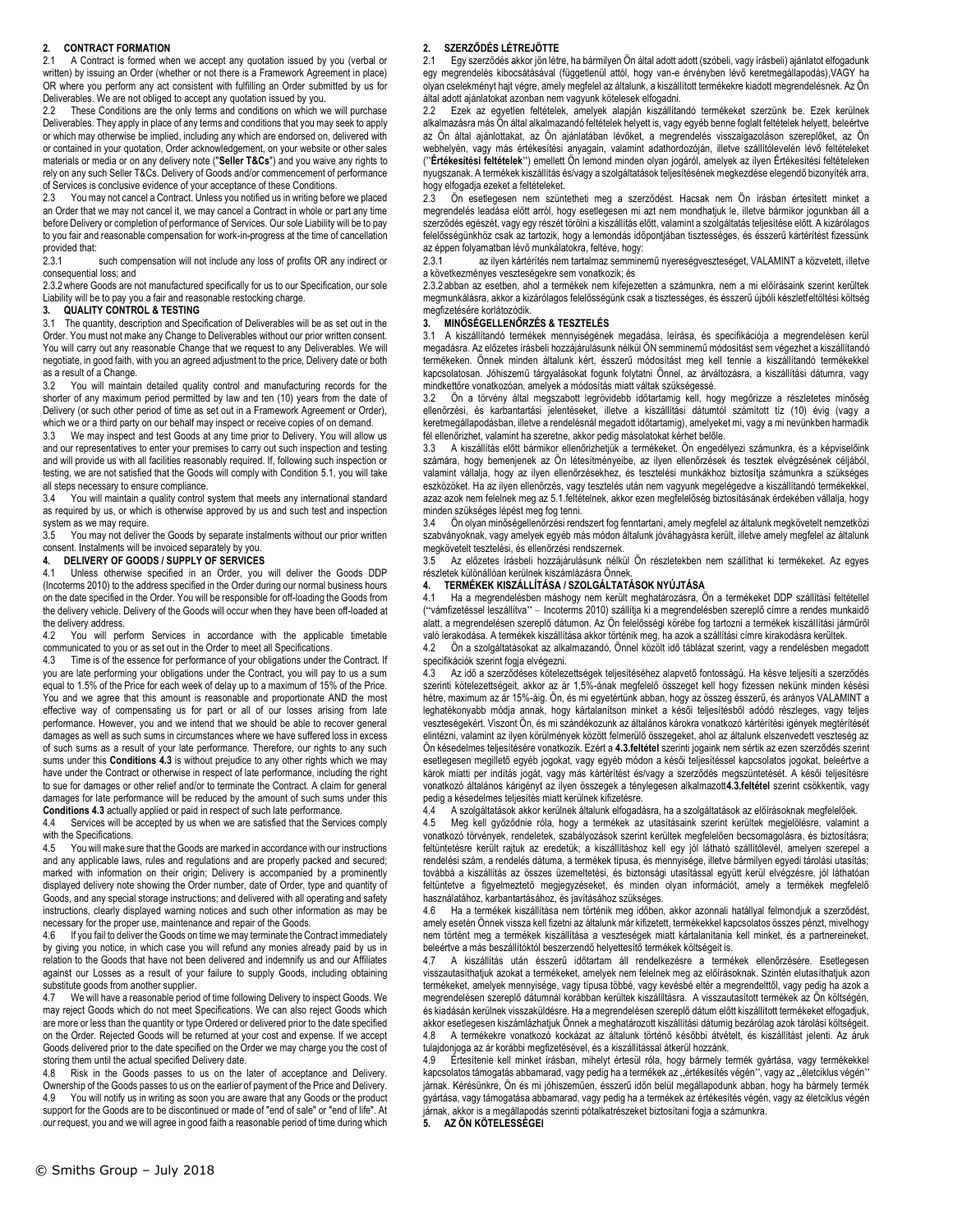you will keep agreed spare parts available for us for any discontinued, desupported, end of life or end of sale Goods.<br>5. YOUR OBLIGATIONS

#### **5. YOUR OBLIGATIONS**

5.1 You will make sure that the Goods will:

5.1.1 be of satisfactory quality, comprise genuine, new materials (which are not used, refurbished, reconditioned, remanufactured, counterfeit or of such age as to impair usefulness or safety) and be fit for any purpose notified by us to you;

5.1.2 conform to, satisfy and be capable of the Specifications;<br>5.1.3 be free from defects in design. materials and we

5.1.3 be free from defects in design, materials and workmanship;<br>5.1.4 be sold to us with full and unencumbered title and not infrin be sold to us with full and unencumbered title and not infringe the IPR of

any third party;<br>5.1.5 comply with all (i) applicable laws, (ii) regulatory reguirements and (iii) standards and requirements of relevant statutory and regulatory bodies; and

5.1.6 be safe and without risk to health.

5.2 In respect of Services, You will:

5.2.1 perform Services with the best care, skill and diligence in accordance with best practice;

5.2.2 use personnel (and sufficient number of personnel) who are suitably skilled and experienced to perform the Services;

5.2.3make sure that the Services conform with our reasonable instructions, comply with Specifications, are performed to meet the purposes notified by us to you and do not infringe the IPR of any third party;

5.2.4 provide all equipment, tools and vehicles and other items required to provide the Services;

5.2.5 obtain and at all times maintain all licences and consents required for the provision of the Services;

5.2.6 comply with all applicable laws, regulations, regulatory policies, guidelines or industry codes which may apply to the provision of the Services; and

5.2.7 not do or omit to do anything which may cause us or our Affiliates to lose any licence, authority, consent or permission required for our or their business.

5.3 You will observe all health and safety rules and regulations and any other security requirements that apply at any of our premises and ensure that your personnel are

insured against all risks while working on our premises.<br>5.4 Without affecting any of our other rights or remed Without affecting any of our other rights or remedies, if you materially breach any of these Conditions OR any Goods (whether or not accepted in whole or in part) do not conform with **Condition 5.1** during the longer of (i) your warranty period for the Goods and (ii) 12 months following Delivery OR any Services breach **Condition 5.2**, then we may:

5.4.1 terminate the Contract and any other existing Contracts immediately with notice;<br>542

require you, at our option, to promptly repair or replace the relevant Goods or reperform the relevant Services free of charge;

5.4.3 reject the Deliverables (in whole or in part) and require you to refund the Price for the relevant Deliverables;

5.4.4 accept the Deliverables subject to an equitable Price reduction; or

5.4.5 at your expense, repair or have a third party repair the Goods or reperform or have a third party reperform the Services and you will indemnify us and our Affiliates against our Losses (including from any IPR Claims) arising from such breach.

5.5 **Condition 5.4** will apply to any repaired or replacement Goods supplied under **Condition 5.4.2.**<br>5.6 If. as a rea

5.6 If, as a result of any Goods not conforming with **Condition 5.1** or Services not conforming with **Condition 5.2** or otherwise representing an unreasonable risk of harm to the public or the environment, we determine a recall, removal or correction campaign ("campaign") is necessary or are required to carry out a campaign, we may implement such campaign and you will indemnify us and our Affiliates against all Losses incurred as a result of any such campaign.

# **6. OUR PROPERTY**

6.1 All patterns, dies, moulds or other tooling or materials, supplied by us or prepared or obtained by you for us at our cost ("**Tooling**"), will be marked with our name or as otherwise specified by us and will be and remain our exclusive property returnable in good condition on demand.

6.2 You will insure against all risks any Tooling and also any of your own tooling or property which may be kept on our premises for the purposes of providing Deliverables. You will keep all Tooling safe and in good condition while in your custody and/or under your control. All Tooling will be kept separately from your stock and other inventory.

6.3 We reserve the right to charge to you the cost of any Tooling if it is destroyed or damaged or rendered unfit for the purpose for which it was originally manufactured while under your control.

6.4 You will not dispose of any Tooling other than in accordance with our prior written instructions. You will not, at any time, use Tooling, nor will you allow Tooling to be used by anyone else for any purpose other than the supply of the Deliverables unless we have previously provided our consent in writing.

6.5 We will have the right to enter your premises and remove Tooling at any time without being liable for trespass or for damages of any sort.

## **7. ASSIGNMENT OF IPR**

7.1 This **Condition 7** will apply if the Goods are to be made, modified or redesigned to our Specification. Any bespoke Specification or Work Product you create or have created for us will be treated as "Goods" for the purposes of this **Condition 7.**

7.2 We will own all present and future IPR (together with all economic and proprietary rights) in the Goods and our specification. Accordingly, you will not use our specification

other than to manufacture the Goods for us. With full title guarantee, you: 7.2.1 assign to us all IPR in the Goods which subsist as at the date of the Contract;

7.2.2 assign to us (by way of present assignment of the future copyright) all future

copyright in the Goods immediately upon its creation; and 7.2.3 agree to assign to us all other IPR in the Goods immediately upon its creation.

7.3 You will:

7.3.1 at your own cost, execute all such documents and do all such acts and things as

5.1 Önnek biztosítania kell, hogy a termékek:<br>5.1.1 megfelelő minőségűek, valódiak.

5.1.1 megfelelő minőségűek, valódiak, új anyagokból (amelyek előzőleg nem kerültek felhasználásra, nem felújítottak, nem javítottak, nem újragyártottak, nem hamisítottak, vagy hogy az adott korú anyag nem gyengíti a hasznosságot, vagy a biztonságot) készültek, valamint, hogy az általunk az Ön felé megadott célra alkalmasak; 5.1.2megfelelnek az előírásoknak;

5.1.3 mentesek a tervezési, az anyag, és a kivitelezési hibáktól;

5.1.4 teljeskörűen, és tehermentesen kerülnek számunkra eladásra, valamint nem sértik harmadik fél szellemi tulajdonjogait;<br>5.1.5 Megfelel

5.1.5 Megfelelnek az (i) összes alkalmazandó törvénynek, (ii) szabályozási követelménynek, (iii) szabványnak, és a vonatkozó törvényi, és szabályozó testületek szabványainak, és követelményeinek; valamint 5.1.6 biztonságosak, és nem károsak az egészségre.<br>5.2. A szolgáltatásokkal kancsolatosan, Önnek:

5.2 A szolgáltatásokkal kapcsolatosan, Önnek:

5.2.1 a legjobb gyakorlattal összhangban kell, hogy szolgáltatásokat végezzen, a lehető legjobb gondossággal, ügyességgel, és szorgalommal;

5.2.2 alkalmaznia kell olyan személyzetet (illetve megfelelő számú személyzetet), akik megfelelően képzettek, és tapasztaltak a szolgáltatások elvégzéséhez;

5.2.3Meg kell győződnie róla, hogy a szolgáltatások megfelelnek az ésszerű utasításainknak, az előírásainknak, az általunk közölt célok szerint kerülnek végrehajtásra, valamint nem sértik harmadik fél IPR-jét;

5.2.4Kell biztosítania az összes berendezést, szerszámot, járművet, és egyéb más dolgot is, amelyek a szolgáltatások teljesítéséhez szükségesek;

5.2.5 kell beszereznie, és megőríznie a szolgáltatások nyújtásához szükséges engedélyeket, és hozzájárulásokat; 5.2.6 be kell tartania az összes vonatkozó törvényt, szabályozást, szabályozási irányelvet, iiánymutatást, vagy iparági szabványt, amelyek a szolgáltatások nyújtására vonatkozik; valamint<br>5.2.7<br>**19.2.7** 

Nem szabad semmit sem tennie, valamint nem szabad elmulasztania azon dolgok megtételét, amely számunkra, vagy a partnereink számára az engedély, a jogosultság, belegyezés, vagy engedélyezést elvesztését okozza, amely a mi üzleti tevékenységünkhöz, vagy az ő üzleti tevékenységéhez kell.

5.3 Be kell tartania az összes egészségügyi, és biztonsági szabályt, és előírást, valamint bármely más a biztonságra vonatkozó követelményt, melyek a helyiségeink bármelyikében biztosítják azt, hogy a személyzetünk a helységeinkben való munkavégzés során védve vannak a kockázatokkal szemben.

5.4 Bármely jogunk, vagy jogorvoslatunk sérelme nélkül, ha alapvetően megsérti ezen feltételek valamelyikét, VAGY ha bármely termék (függetlenül attól, hogy az egészben, vagy részben került elfogadásra) nem felel meg az **5.1.feltételnek** (i) a termékekre vonatkozó hosszabb jótállási időszak alatt, valamint (ii) a kiszállítást követő 12 hónapban, VAGY ha bármely szolgáltatás megszegi az **5.2.feltételt**, akkor nekünk esetlegesen:

5.4.1 meg kell szüntetnünk a szerződést, valamint bármely más meglévő szerződést is azonnali hatállyal fel kell mondanunk;

5.4.2 lehetőséget kell biztosítanunk Önnek, hogy megfelelően kijavítsa, vagy kicserélje az adott termékeket, vagy pedig hogy ingyenesen újra el tudja végezni az adott szolgáltatásokat;

lehetőségünk van (teljesen, vagy részben) elutasítani a kiszállított termékeket , valamint kérhetjük

Öntől, hogy az adott kiszállítási termék árait térítse vissza; elfogadható árengedménnyel kell a kiszállítási termékeket átvennünk; vagy

5.4.5 Az Ön költségén meg kell javítanunk, vagy harmadik fél által javítattnunk a termékeket, vagy pedig harmadik fél által kell újra teljesítettni a szolgáltatásokat, valamint kártalanítani kell minket, és a partnereinket az ilyen jogsértésekből eredő veszteségek (beleértve az IPR követeléseket is) miatt.

5.5 Az 5.4.feltétel kerül alkalmazásra bármely az 5.4.2.feltételszerint javított, vagy kicserélt termék szállításakor.

5.6 Ha bármely termék nem felel meg az**5.1.feltételnek**, vagy pedig a szolgáltatások nem felelnek meg az **5.2.feltételnek** vagy más módon ésszerűtlen kárt okoznak a nyilvánosság, vagy a környezet számára, akkor szükség esetén visszahívás, eltávolítás vagy korrekciós kampány ("kampány") mellett döntünk, tehát esetlegesen ilyen kampányt hajthatunk végre, és Ön pedig kártalanítani fog minket minden olyan veszteség miatt, amelyek az ilyen kampány eredményeként keletkeztek

## **6. TULAJDONAINK**

6.1 Mindenféle minta, présforma, vagy más szerszámozás, valamint anyagok, melyeket mi biztosítunk, vagy pedig Ön készít el, vagy szerez be nekünk a mi költségünkön ("**Szerszámozás**"), mely a nevünkkel kerül megjelölésre, vagy egyéb más módon általunk kerül meghatározásra, és amely kizárólagos tulajdonunkat fogja képezni, és az is marad, melyet jó állapotban, és igény szerint vissza kell adni.

6.2 Ön biztosítani fogja a szerszámozást, és bármilyen saját szerszámozását, vagy tulajdonát is mindenféle kockázatokkal szemben, amelyek a kiszállítások biztosításához kerülnek a helyiségeinkben tárolásra. Mindennemű szerszámozást biztonságosan, és jó állapotban fog tartani, amíg az/azok az Ön felügyelete alatt állnak és/vagy hatáskörébe tartoznak. Mindennemű szerszámozást külön kell tárolni az árukészlettől, és az egyéb más raktárkészlettől.

6.3 Fenntartjuk a jogot, hogy felszámítsuk bármilyen olyan szerszámozás költségeit, amelyek az Ön hatáskörébe tartoztak, viszont tönkrementek, megsérültek, vagy alkalmatlanná váltak azon célokra, amelyekre eredetileg gyártották őket.

6.4 Előzetes írásbeli utasításaink nélkül Ön nem dobhat ki semminemű szerszámozást. Ön nem használhatja bármikor a szerszámozást, valamint nem engedélyezzük a szerszámozás mások általi használatát bármilyen más célra, mint a kiszállítási termékek szállítmányozása, hacsak nem ehhez előzőleg írásban belegyezésünket adtuk. 6.5 Jogunk lesz bemenni az Ön helyiségeibe, és onnan bármikor elhozni a szerszámozást, anélkül, hogy felelősségre vonhatóak lennénk birtokháborításért, vagy bármilyen más kárért.

## **7. A SZELLEMI TULAJDONJOGOK ÁTRUHÁZÁSA**

7.1 Ezen**7.feltétel** kerül alkalmazásra, ha a termékek az előírásunk szerint kerültek elkészítésre, módosításra, vagy áttervezésre. Az Ön által, vagy az általunk létrehozott bármilyen egyedi előírás, vagy munka során készült termék "Termékként" keürl kezelésre az ezen 7.feltételcéljai szerint.

7.2 A termékekkel, és az előírásunkkal kapcsolatosan az összes jelenlegi, és jövőbeni szellemi tulajdont (az összes gazdasági, és tulajdonjoggal együtt) birtokoljuk/birtokolni fogjuk. Ennek megfelelően Ön csak a számunkra történő termék gyártáshoz fogja használni az előírásunkat. Teljes jogosultsági körrel, Ön:

7.2.1Átruházza ránk a termékekre vonatkozó összes szellemi tulajdonjogot, amely a szerződés dátumán fennáll; 7.2.2Átruházza ránk (a jövőbeni szerzői jog jelenlegi hozzárendelésével) az összes, termékekre vonatkozó szerzői jogot, annak létrehozása után azonnal; valamint

7.2.3Beleegyezik az összes többi, termékekre vonatkozó szellemi tulajdonjog létrehozás utáni azonnali, ránk történő átruházásába.

7.3 Ön:

7.3.1 a saját költségén el kell hogy készítesse az összes ilyen dokumentumot, valamint meg kell tennie minden olyan tevékenységet, és dolgot, amelyet időről időre esetlegesn kérünk a termékekkel kapcsolatos teljes jogkörünk, jogosultságunk és a szellemi tulajdonjogra vonatkozó érdekeink biztosításához; és

7.3.2 le fog mondani az összes, termékekre vonatkozó személyes jogairól (és az ezzel nagyjából azonos jogokról). 7.4 A fenti **7.2.feltétel** alól kivételt képez, hogy a meglévő termékekkel, anyagokkal, vagy adatokkal kapcsolatosa bárminemű szellemi tulajdonjog, melyek a termékek elkészítéséhez ("**Meglévő anyagok**")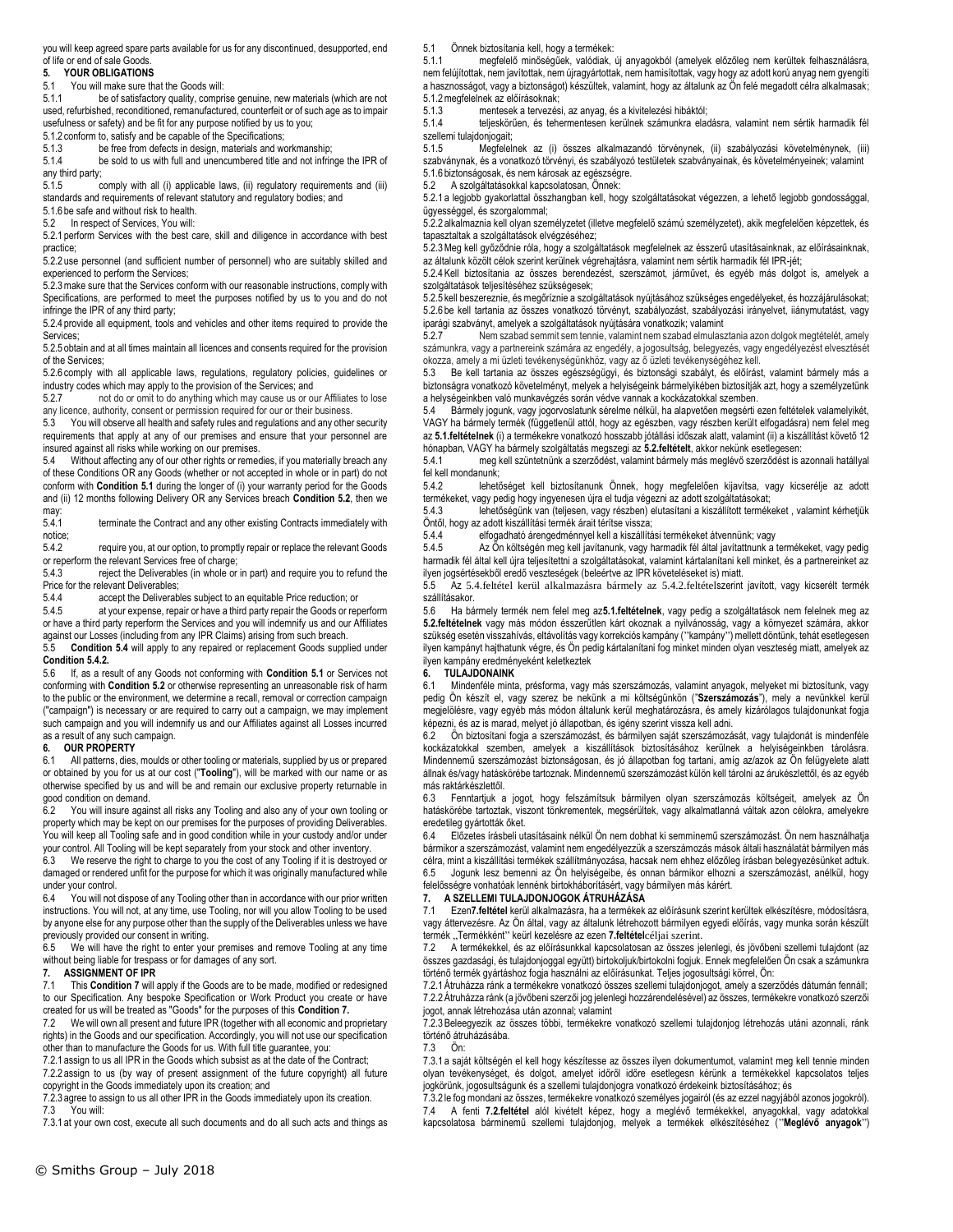we may request from time to time in order to secure our full right, title and interest in the IPR in the Goods; and

7.3.2 obtain the waiver of all moral rights (and any broadly equivalent rights) in the Goods.

7.4 The exception to **Condition 7.2** above is that any IPR in existing products, materials or data used to create Goods ("**Existing Materials**") will continue to belong to you (or your suppliers). You grant (and, where applicable, will ensure that your suppliers grant) to us, our Affiliates and our and their end customers a nonexclusive, perpetual, royaltyfree, irrevocable licence to use and to have used Existing Materials which form part of any Goods

## **8. PRICE AND PAYMENT**<br>8.1 As long as you perfor

As long as you perform your obligations in accordance with the terms of the Contract, we will pay the Price to you in accordance with **Condition 8**.

8.2 The only sums of money we will pay in connection with the supply of the Deliverables are the Price which will be inclusive of all costs and expenses incurred by you including all packaging, insurance, carriage, duties and delivery costs.

8.3 Any sum payable under the Contract is exclusive of value added tax, sales tax and/or goods and services tax (and any other similar or equivalent taxes, duties, fees and levies imposed from time to time by any government or other authority) upon any supply made to us which will be payable in addition to that sum in the manner and at the rate prescribed by law from time to time but inclusive of all other taxes, fees and levies imposed from time to time by any government or other authority.

8.4 You may invoice us for the Price for the Goods following Delivery and for Services following completion.

8.5 Other than as set out in **Conditions 8.7** and **8.9**, each invoice will be payable by us within 60 days following the date on which the invoice is received by us. You will send invoices to the address specified in the Order.

No payment made by us will constitute acceptance by us of any Deliverables or otherwise affect any rights or remedies which we may have against you including the right to recover any amount overpaid or wrongfully paid to you.

8.7 We may withhold payment of any disputed sum until the dispute is settled.

8.8 If any undisputed sum payable under the Contract is not paid when due you may charge us interest daily on that sum at 3% per year subject to any maximum or minimum rate of interest on overdue invoices specified by applicable law, from the due date until the date of payment (whether before or after judgment).

8.9 We may set-off, deduct or withhold any liability which you have to us against any liability which we have to you.

#### **9. TERMINATION**

9.1 Without limiting any other right we may have to terminate a Contract, if you commit a material breach of these Conditions we may terminate the Contract and any other existing Contracts immediately with written notice. Any breach of **Conditions 11, 12** or **15.9** will be deemed to be a material breach.

9.2 Without limiting any other right we may have to terminate a Contract, we may terminate the Contract immediately by giving you written notice if you (a) have a receiver, administrator or liquidator (provisional or otherwise) appointed; (b) are subject to a notice of intention to appoint an administrator or any other resolution on insolvency; (c) pass a resolution for your winding-up; (d) have a winding up order made by a court in respect of you; (e) enter into any composition or arrangement with creditors; (f) cease to carry on business; (g) are the subject of anything similar or equivalent to that set out in (a) to (f) under any applicable laws; or (h) you are subject to any change of Control and you will notify us immediately upon the occurrence of any such event or circumstance. 9.3 Following expiry or termination of the Contract:

9.3.1 any Conditions which expressly or impliedly continue to have effect after expiry or termination of the Contract will continue in force; and<br>9.3.2 all other rights and obligations will immediately s

all other rights and obligations will immediately stop but will not affect any of your or our rights, obligations, claims and liabilities which may exist prior to the date of expiry or termination; and<br>9.3.3 each party wi

each party will immediately stop using the other party's Confidential Information and will as soon as reasonably possible, if requested to do so, return to the other party all of the other party's Confidential Information (including all copies and extracts) in its possession or control or confirm its secure destruction; and

9.3.4 each party may keep any of the other party's Confidential Information which it has to keep to comply with any applicable law and **Condition 9.3.3** will not apply to such Confidential Information. **Condition 11** will continue to apply to retained Confidential Information.

9.4 If we terminate a Contract, we may require you to deliver to us any supplies, materials or drawings produced or acquired by you for the terminated part of the Contract and we will agree, in good faith, on the amount payable for the same.

## **10. LIABILITY AND INSURANCE**

10.1 You will indemnify us and our Affiliates against all our and their Losses arising from your breach of or negligent performance of or your failure to perform or delay in performing any part of these Conditions. We may, at our discretion, control the defence of any claim in respect of which you are required to indemnify us under a Contract.

10.2 Subject to **Condition 10.3**, we will not have any Liability to you for any (i) loss of profit, goodwill or revenue; or (ii) any indirect, consequential or special loss.

10.3 Nothing in these Conditions or any Contract will operate to exclude or restrict one party's Liability (if any) to the other (including for a person for whom it is vicariously  $liable)$ :<br> $10.3.1$ 

10.3.1 for death or personal injury resulting from its negligence;<br>10.3.2 for its fraud or fraudulent misrepresentation; or

for its fraud or fraudulent misrepresentation; or

10.3.3 for any matter for which it is not permitted by law to exclude or limit its liability.

10.4 The exclusions from and limitations of liability contained in these Conditions will apply after as well as before the date of expiry or termination of any Contract.

10.5 The exclusions from, and limitations of, liability set out in this **Condition 10** will be considered severally. The invalidity or unenforceability of any one sub-clause or clause will not affect the validity or enforceability of any other sub-clause or clause and használatosak, továbbra is Önnél (vagy az Ön beszállítóinál) fognak maradni. Ön adhat (és ahol van ilyen, ott mi fogjuk biztosítani a beszállítóink felé az engedélyt) nekünk, vagy a partnereinknek, illetve nekünk és a végfelhasználóinknak egy nem kizárólagos, örökös, jogdíjmentes, visszavonhatatlan engedélyt a meglévő anyagok felhasználásával kapcsolatosan, hogy azok milyen formában legyenek a termékek részei.

#### **8. ÁR ÉS KIFIZETÉS**

8.1 Amíg a kötelességeit a szerződés feltételei szerint teljesíti, akkor a **8.feltételnek**megfelelően fizetünk az Ön számára.

8.2 – A termékek kiszálíltásával kapcsolatosan csak egyetlen egy pénzösszeget fogunk kifizetni, amely<br>tartalmazni fogja az Ön összes költséget, és kiadását, beleértve az összes csomagolási, biztosítási, szállítási, vámkezelési és kiszállítási költséget is.

8.3 A szerződés szerint fizetendő bármilyen összeg nem mentes az ÁFA, a forgalmi adó és/vagy termék és szolgáltatás adó alól (és minden más hasonló adó, vám, díj és illeték alól sem, amelyeket időről időre a kormányzat, vagy más hatóságok szabtak ki), amelyet minden értékesítés alkalmával általunk kell megfizetni időről időre az adott összegen felül, a törvényben meghatározott módon, és arányban, amely viszont már tartalmazza az összes egyéb adókat, és illetékeket, amelyeket időről időre a kormányzat, vagy más hatóságok szabtak ki.

8.4 Ön a termékek kiszállítása, és a szolgáltatások elvégzése után számlázhatja ki nekünk az árat.

8.5 Ha a**8.7**, és a **8.9.feltételekben**máshogy nem került meghatározásra, minden számlát a számla általunk való kézhezvételétől számított 60 napon belül kell kifizetnünk. A megrendelésen szereplő címre kell elküldenie a számlákat.

8.6 Az általunk teljesített kifizetés nem jelenti azt, hogy a kiszállított termékek elfogadásra is kerültek általunk, vagy hogy az bármilyen más módon hatással van az Önnel kapcsolatos jogokra, vagy jogorvoslatokra, beleértve az Ön számára túlfizetett, vagy jogtalanul kifizetett összeg visszaszerzésének jogát.

8.7 Esetlegesen a vita rendezésig megtagadhatjuk a vitatott összeg kifizetését.

8.8 Ha a szerződés szerint fizetendő, nem vitatott összeg az esedékesség alkalmával nem kerül kifizetésre, akkor Ön napi kamatot számíthat fel, amely az éves összeg 3%-a, feltéve hogy az esedékesség napjától a kifizetés napjáig (legyen az a döntéshozatal előtt, vagy után) az esedékes számlákra a maximális, vagy a minimális kamatláb érvényes.

8.9 Bármilyen felelősségi kört hozzáadhatunk, levonhatunk, vagy visszatarthatunk, azokkal kapcsolatosan, amelyeket Ön biztosít számunkra, minden olyan felelősséggel szemben, amelyeket mi biztosítottunk Önnek. **9. MEGSZÜNTETÉS**

9.1 A többi jog korlátozása nélkül felmondhatjuk a szerződést, ha Ön alapvetően megsérti az ezen feltételeket, emellett bármilyen további szerződést is azonnali hatállyal, írásbeli értesítéssel felmondhatunk. A **11, 12** vagy a **15.9.feltételek** bármilyen szintű megszegése alapvető szerződés szegésnek minősül.<br>9.2. Bármely más jog korlátozása nélkül felmondhatunk egy szerződést azaz írá

Bármely más jog korlátozása nélkül felmondhatunk egy szerződést, azaz írásbeli értesítéssel azonnali hatállyal felmondhatunk egy szerződést, ha Önhöz/Önnel szemben/Ön (a) csődgondnokot, gondnokot, vagy felszámolót (ideiglenes, vagy egyéb) neveztek ki; (b) gondnokot, fognak kinevezni, vagy ha a fizetésképtelenséggel kapcsolatos bármilyen egyéb szándéknyilatkozatot kapott; (c) határozat került kiadásra a felszámolással kapcsolatosan; (d) a bírósági felszámolási végzést adott ki; (e) bármilyen módon megállapodást kötött a hitelezőkkel; (f) megszünteti az üzleti tevákenységének folytatását; (g) az (a) - (f) pontokban leírt, vagy azokhoz hasonló dolog részese az alkalmazandó jogszabályok szerint; vagy (h) cégénél a vezetőségben változások történnek, és azonnal értesít minket az ilyen esemény, vagy körülmény bekövetkezéséről.

9.3 A szerződés lejárta, vagy megszűnése után:

9.3.1 bármilyen feltétel, amely kifejezetten, és hallgatólagosan a szerződés megszűnése után is hatályban marad; és

9.3.2 Minden olyan jog, és kötelezettség, amely azonnal abbamarad, viszont az nem érinti Ön, vagy a mi jogainkat, kötelezettségeinket, követeléseinket, és felelősségeinket, amelyek a lejárat, vagy a megszűnés időpontja előtt már léteztek; valamint

9.3.3 minden egyes fél azonnal abbahagyja a másik fél bizalmas adatainak felhasználását, amit erre ésszerűen mód van, és ha kérik, akkor a másik fél számára vissza kell adni az adott fél bizalmas információit (beleértve az összes másolatot, és kivonatot), vagy pedig megerősítést kell küldeni az ilyen bizalmas adatok megsemmisítéséről; valamint

9.3.4 Minden egyes fél megtarthatja a másik fél azon bizalmas adatait, amelyek az alkalmazandó jogszabályok betartásához szükségesek, emellett a **9.3.3. feltétel** nem vonatkozik az ilyen bizalmas információkra. A**11.feltétel** továbbra is alkalmazásra kerül az ilyen bizalmas információkkal kapcsolatosan.

9.4 Ha felbontunk egy szerződést, akkor esetlegesen elvárjuk, hogy a szerződés megszüntetett részével kapcsolatos kiszállításokat, anyagokat, vagy elkészített rajzokat továbbítsa hozzánk, továbbá jóhiszeműen egyet fogunk érteni a kifizetendő összeggel kapcsolatosan.

#### **10. FELELŐSSÉG ÉS BIZTOSÍTÁS**

10.1 Önnek kártalanítania kell minket, és a partnereinket minden olyan saját, vagy általuk elszenvedett veszteséggel szemben, amely az Ön általi nem teljesítésből, vagy gondatlan teljesítésből, vagy annak elmulasztásból, vagy pedig ezen feltételek bármely részének késedelmes teljesítéséből adódik. Saját belátásunk szerint eldönthetjük, hogy az ilyen kérelemmel szembeni védelmet felügyeljük-e, amely szerint Ön a szerződés alapján köteles kértalanítani minket.

10.2 A **10.3.feltétel**alapján, semmilyen felelősséget sem vállalunk az Ön által elszenvedett (i) bevétel kiesésért, vevőközönség, vagy haszon elmaradásért; valamint semminemű (ii) közvetett, következményes, vagy speciális veszteségért.

10.3 Ezen feltételek egyike sem, valamint a szerződés sem foglalja magába az egyik fél felelősségének (ha van ilyen) másik irányába (beleértve a mások cselekményéért felelős személyt is) történő kizárását, vagy korlátozását:

10.3.1 a gondatlanság okozta halált, vagy személyi sérülést;

10.3.2 a csalást, vagy a csalás miatti félrevezetést; valamint minden olyan ügyben, ahol a törvény nem engedélyezi a felelősség kizárását, vagy korlátozását.

10.4 A jelen feltételekbe foglalt kizárások, és felelősségkorlátozások a szerződés lejárta, vagy megszűnése

után, valamint lejárta előtt érvényesek.

10.5 A jelenlegi **10.feltételben** szereplő, felelősségre vonatkozó kizárások, és korlátozások külön-külön tekintendőek. Egy alpont, vagy záradék érvénytelensége, vagy végrehajthatatlansága nincs hatással a többi alpont, vagy záradék végrehajthatóságára, valamint azok egymástól különállónak tekintendőek.

10.6 Önnek megfelelő biztosítással kell rendlekeznie egy jó nevű biztosítónál, hogy az irányunkba fennálló kötelezettségeit fedezni tudja, ideértve a felelősség biztosítást, a szerződésből eredő esetleges kötelezettségek fedezését, valamint a törvény által előírt bármilyen biztosítást. Kérés esetén be kell mutatnia, hogy rendelkezik érvényes biztosítással.

#### **11. TITOKTARTÁS**

11.1 Kivéve a 11.2.feltételben leírtakat, minden egyes fél:

11.1.1 csak a másik fél bizalamas információit fogja felhasználni a kötelezettségei teljesítséhez, és a szerződés szerinti jogainak gyakorlásához;

11.1.2 titokban fogja tartani a másik fél bizalmas információit; és

- 11.1.3 nem fogja a másik fél bizalmas információt másik személy számára felfedni.
- 11.2 Minden egyes fél nyilvánosságra hozhatja a másik fél bizalmas információit: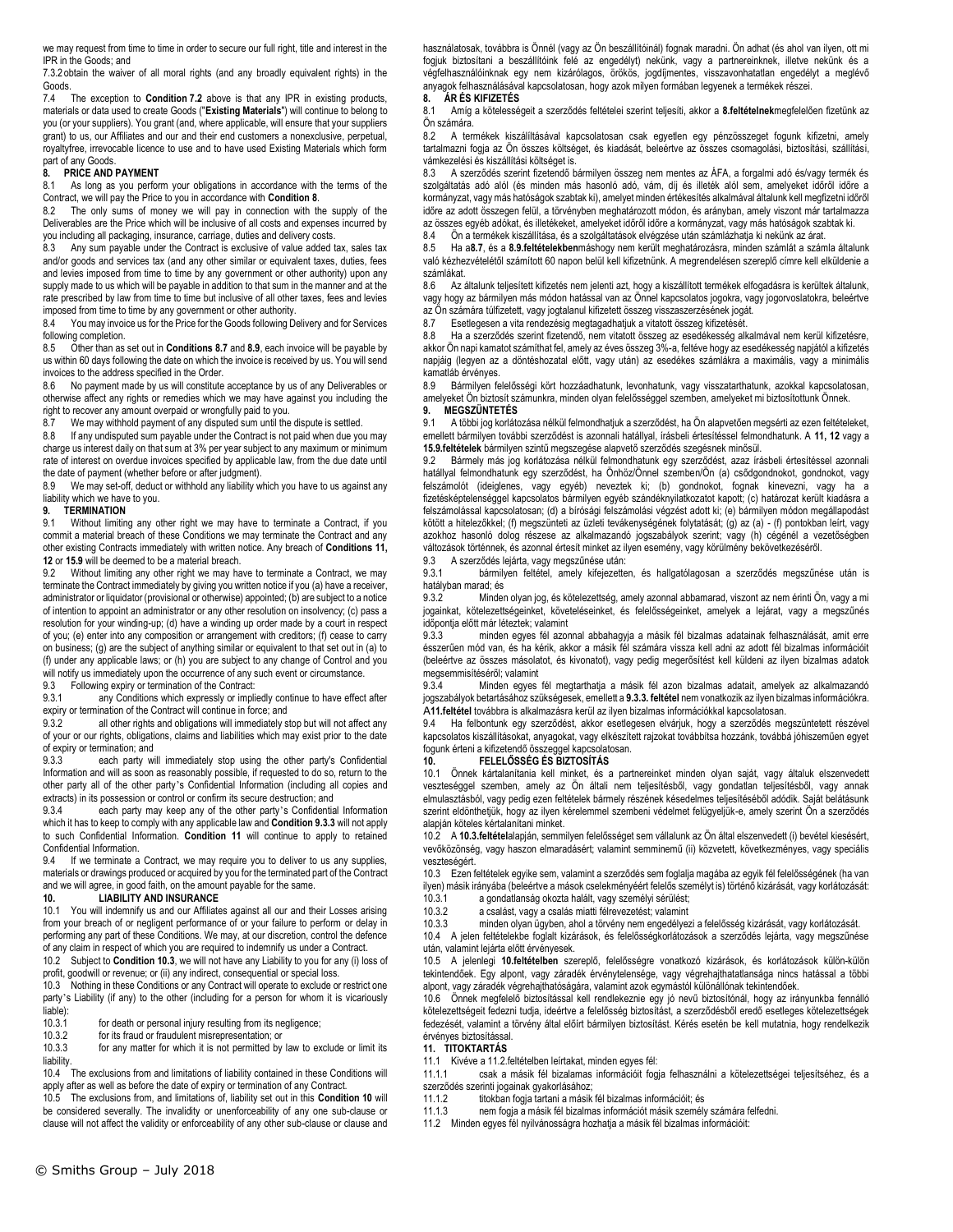#### will be considered severable from each other.

10.6 You will have satisfactory insurance cover with a reputable insurer to cover your obligations to us, including public liability insurance cover, cover for any potential liabilities arising from a Contract and any insurances required by law. You will provide evidence of your insurance coverage at our request.

#### **11. CONFIDENTIALITY**

11.1 Except as set out in Condition 11.2, each party will:

11.1.1 only use the other party's Confidential Information for the purpose of

performing its obligations and exercising its rights under the Contract;<br>11.1.2 keep the other party's Confidential Information secret, keep the other party's Confidential Information secret, safe and secure;

and<br> $1113$ not disclose the other party's Confidential Information to any other person. 11.2 Each party may disclose the other party's Confidential Information:

11.2.1 to the extent required by law, any court of competent jurisdiction or the

rules of any government, public or regulatory body or any stock exchange; and 11.2.2 to its officers, directors, employees and professional advisers and, in our case, our Affiliates, agents and sub-contractors, who need the Confidential Information in order for that party to perform its obligations and exercise its rights under the Contract. A party disclosing the other party's Confidential Information under **Condition 11.2.2** will make sure that each person to whom it discloses that Confidential Information is bound by obligations of confidentiality no less onerous than those set out in this **Condition 11**. 11.3 Each party acknowledges and agrees that damages alone would not be an adequate remedy for breach of **Condition 11** by that party. Accordingly, the other party will be entitled, without having to prove special damages, to injunctive relief, equitable relief and/or specific performance for any breach or threatened breach of **Condition 11**

#### by the first party.<br>12 **12. ETHICAL CONDUCT**

12.1 You will conduct your business ethically and lawfully and in accordance with our Supplier Code of Business Ethics (http://www.smiths.com/responsibility-supplier-codeof-business-ethics.aspx) or an equivalent code of ethics.

12.2 You represent and warrant that you and your subcontractors and suppliers do not use or permit unacceptable labour practices, such as child or forced labour, or unsafe working conditions and comply with all applicable labour and employment laws, regulations, standards and conventions, including the UN's Guiding Principles on Business & Human Rights and the International Labor Organization's Conventions and any similar or equivalent laws applying in the jurisdiction in which we are registered.

12.3 You hereby acknowledge that you are aware of, and agree to comply with all applicable anti-bribery and anti-corruption laws, including but not limited to the Foreign Corrupt Practices Act (FCPA) (and related regulation and guidance) and any similar or equivalent laws applying in the jurisdiction in which we are registered.

12.4 You represent and warrant that you only supply minerals to us and our Affiliates from sources that do not (i) contribute to conflict; and/or (ii) benefit or finance armed groups in the Democratic Republic of Congo or any adjoining country. You have adopted, and require your suppliers of minerals to adopt, conflict mineral policies and management systems.

12.5 You will permit us, and any person nominated by us, to have such access to your premises, personnel, systems, books and records as we may require to verify your compliance with this **Condition 12**. We also reserve the right to inquire and investigate your conduct to satisfy ourself of your compliance with this **Condition 12** and to discontinue a business relationship with you if you or any of your officers, directors or employees is found to have breached any part of this **Condition 12.** 

## **13. NOTICE**

13.1 Notices and other communications provided for the purposes of a Contract will be in writing, and delivered by courier or by hand to the relevant party's address as specified on the Order (or such other address which is notified to the other party in writing from time to time), in the case of a notice to us, marked for the attention of such person as we specify.

## **14. EXPORT / IMPORT / ECONOMIC SANCTIONS CONTROLS**

14.1 You agree to comply with all applicable export controls and import and economic sanctions laws and regulations, including those of your country of incorporation, from where the Goods will be supplied, where the Goods will be received and any other relevant jurisdiction. You will also obtain, as required, and comply with all applicable government authorizations and their provisos in supplying the Goods. Without limiting the foregoing, you will not transfer any export controlled item, data or services provided by us in relation to the Contract, to include transfer to any persons, including those persons employed by or associated with, or under contract to you or you lower-tier suppliers, without the authority of an applicable licence, exemption or exception.

14.2 You will provide to us all information necessary to support any regulatory or government authorization requirements we have regarding the Goods.

14.3 You will indemnify us and our Affiliates for all Losses arising out of any breach by you of this Clause 14.

#### **15. GENERAL**

15.1 The Contract constitutes the entire agreement between the parties and supersedes any prior agreement or arrangement in respect of its subject matter and, subject to **Condition 10.3**, neither party has entered into the Contract in reliance upon, and it will have no remedy in respect of, any misrepresentation, representation or statement (whether made by the other party or any other person and whether made by the first party or any other person) which is not expressly set out in the Contract.

15.2 A party's delay in exercising, partial exercising or failure to exercise a right or remedy under the Contract will not constitute a waiver of, or prevent or restrict future exercise of, that or any other right or remedy. A waiver of any right, remedy, breach or default will only be valid if it is in writing and signed by the party giving it.

15.3 If any term of the Contract is found by any court or body or authority of competent jurisdiction to be illegal, unlawful, void or unenforceable, such term will be deemed to be severed from the Contract and this will not affect the remainder of the Contract which will continue in full force and effect.

15.4 Except to the extent otherwise specified in these Conditions, variations to the

11.2.1 a törvény által megkövetelt mértékben, a hatáskörrel rendelkező bíróságon, vagy kormányzati szabályozó testület, közjogi vagy egyéb szabályozó testület előtt, vagy a tőzsdén; és

A tisztségviselőinek, az igazgatóinak, az alkalmazottainak, a hivatásos tanácsadóinak, és a mi esetünkben a partnereinknek, az ügynökeinknek, az alvállalkozóinknak, akiknek szükségük van a bizalmas információkra annak érdekében, hogy az adott fél teljesíteni tudja a szerződésben foglalt kötelezettségeit, valamint gyakorolni tudja a jogait. Egy fél, amely a **11.2.2.feltétel** szerint hozza nyilvánosságra a másik fél bizalmas adatait, gondoskodnia kell róla, hogy minden egyes személy, aki bizalmas adatokat hoz nyilvánosságra, a**11.feltételnél** megadott titoktartási kötelezettségeket be kell tartania.<br>11.3 Mindegyik fél elismeri, és egyetért abban, hogy

11.3 Mindegyik fél elismeri, és egyetért abban, hogy a kártérítés önmagában nem elegendő jogorvoslat arra, hogy ha egy fél megszegi a**11.feltételt**. Ennek megfelelően, a speciális károkra irányuló bizonyítás nélkül a másik fél jogosulttá válik a jogsértés megszüntetésére irányuló jogorvoslatra, a méltányos kártérítésre, és/vagy a **11.feltétel**megszegéséből, vagy esetleges megszegéséből adódó egyedi teljesítésre.

## **12. ETIKUS VISELKEDÉS**

12.1 Önnek az üzleti tevékenységét etikusan, és jogszerűen, a Beszállítói, üzleti etikai kódexnek (http://www.smiths.com/responsibility-supplier-code-of-business-ethics.aspx), vagy az azzal egyenértékű etikai kódexnek megfelelően kell elvégezni.

12.2 Ön biztosítja, és szavatolja, hogy Ön, az Ön alvállalkozói, és beszállítói nem használnak, valamint nem engedélyeznek elfogadhatatlan munkaügyi gyakorlatokat, mint ilyen a gyermekmunka, és a rabszolga munka, valamint a nem biztonságos munkakörülmények, továbbá megfelelnek az összes alkalmazandó munkaügyi, és foglalkoztatási törvénynek, szabályozásnak, és egyezménynek, beleértve az ENSZ Üzleti és Emberi Jogi Irányelveit, a Nemzetközi Munkaügyi Szervezetek egyezményeit, és minden ehhez hasonló, vagy ezzel egyenértékű jogszabályt, amely az adott joghatóság jogkörébe tartozik.

12.3 Ön ezúton tudomásul veszi, és vállalja hogy betartja az összes megvesztegetés elleni, valamint korrupció elleni törvényt, beleértve, de nem kizárólagosan a Külföldi Korrupciós Gyakorlatról szóló törvényt (FCPA) (valamint a kapcsolódó szabályozást és útmutatást), illetve minden olyan ehhez hasonló, vagy ezzel egyenértékű jogszabályt, amely a releváns joghatóság hatáskörébe tartozik.

12.4 Ön biztosítja, és garantálja, hogy nekünk, és a partnereinknek olyan ásványi anyagokat szállít, amelyek (i) nem járultak hozzá a konfliktushoz; és/vagy (ii) amelyek által a Kongói Demokratikus Köztársaság, valamint a szomszédos országban lévő fegyveres csoportok nem részesedtek, valamint nem kerültek finanszírozásra. Ön elfogadta, valamint az ásványi anyag beszállítóktól megköveteli a konfliktusra visszavezetett ásványi anyag irányelvek, és kezelési rendszer elfogadást.

12.5 Ön engedélyezni fogja számunkra, és az általunk kijelölt személy számára az Ön, ilyen célú létesítményeihez, személyzetéhez, rendszereihez, könyveihez, és nyilvántartásaihoz való hozzáférést, amelyekre esetlegesen a **12.feltételnek**való megfelelés ellenőrzéséhez van szükségünk. Fenntartjuk a jogot a **12.feltételnek**való megfelelés biztosításához megvizsgáljuk, és ellenőrízzük az Ön viselkedését, valamint hogy megszüntessük az Önnel, az Ön hivatalnokaival, igazgatóival, vagy alkalmazottaival való üzleti kapcsolatot, ha úgy találjuk, hogy az ezen **12.feltétel**bármely pontja megszegésre került.

## **13. ÉRTESÍTÉS**

13.1 A szerződés céljaival kapcsolatos értesítéseket, és egyéb közléseket írásban, valamint futárszolgálattal, vagy személyesen kell a megrendelzésen szereplő, érintett fél címére (vagy olyan más címre, amelyről időrőlidőre a másik fél írásban értesítést kap),elküldeni, illetve abban az esetben ha egy értesítés nekünk szól, akkor az adott személyt ki kell emelni rajta.

## **14. EXPORT / IMPORT / GAZDASÁGI SZANKCIÓK ELLENŐRZÉSEI**

14.1 Ön vállalja, hogy betartja az összes hatályos export ellenőrzési, import, és gazdasági szankciókra vonatkozó törvényt, és szabályozást, beleértve a székhely szerint ország előírásait is, ahonnan a termékek kiszállításra fognak kerülni, ahol a termékek átvételre fognak kerülni, és minden egyéb vonatkozó joghatóságot figyelembe véve. Szükség esetén beszerezheti az összes szükséges kormányzati engedélyt, valamint a termékek szállítására vonatkozó előírásokat is. Az előzőek korlátozása nélkül, Ön semmilyen, export által ellenőrzött tételt, adatot, valamint szolgáltatást sem fog továbbítani, melyeket a szerződéssel kapcsolatosan adtunk meg, beleértve bármely személy áthelyezését, illetve az ezzel kapcsolatos személyek alkalmazását, az Önnel való szerződés, vagy az Ön alacsonyabb szintű beszállítói által alkalmazott szerződés szerint, az alkalmazandó engedély, mentesség, vagy kivétel hatálya nélkül.

14.2 Önnek meg kell adnia számunkra az összes szükséges információt, amelyek a termékekkel kapcsolatos szabályozó, vagy kormányzati engedélyezési követelmények támogatásához szükségesek.

14.3 Önnek kártalanítania kell minket, és a partnereinket az ezen 14.záradék megszegése miatti keletkező veszteségekkel szemben.

#### **15. ÁLTALÁNOS**

15.1 A szerződés a felek közötti teljes megállapodást képezi, amely hatályon kívül helyez minden tárgyhoz kapcsolódó korábbi megállapodást, valamint a **10.3.feltételnek**megfelelően egyik fél sem köt külön szerződést, valamint nincs jogorvoslati lehetősége a hamis közlések, közlések, vagy állításokkal (függetlenül attól, hogy az egy másik fél, vagy személy által került-e benyújtásra, és attól is függetlenül, hogy azt az első fél, vagy más személy nyújtotta-e be) szembeni jogorvoslatra, mivel azokra ez a szerződés kifejezetten nem vonatkozik.

15.2 A felek joggyakorlásra, részleges joggyakorlásra, vagy annak elmulasztására vontakozó késedelme nem jelenti az egyéb jogról, vagy a jogorvoslat jövőbeni gyakorlásáról való lemondást, annak megakadályozását, vagy korlátozását. Minden jogról, jogorvoslatról, jogsértésről, vagy mulasztásról való lemondás csak akkor érvényes, ha az írásba lett foglalva, és az adott fél alá is írta azt.

15.3 Ha a szerződés bármely részét egy bíróság, vagy a hatáskörrel rendelkező szerv jogellenesnek, jogtalannak, érvénytelennek, vagy végrehajthatatlannak minősíti, akkor ez a rész az adott szerződésről leválasztandónak tekintendő, viszont ez nem érinti a szerződés többi részét, amely a továbbiakban is teljes mértékben hatályban fog maradni.

15.4 A jelen feltételekben meghatározott mértékben, a szerződés módosításait írásban kell aláírni, amelyet mindkét félnek alá kell írnia.

15.5 A szerzdés által a felek között nem fog partnerségi, ügynökségi, vagy közös vállalati viszony képződni.

15.6 Mindegyik fél egyetért abban, hogy független vállalkozó, és hogy a szerződésbe fővállalkozóként lép be, nem pedig ügynökként, vagy más személy helyett.

15.7 Minden egyes partnerünk jogosult a saját hatáskörében érvényesíteni bármilyen olyan szerződési feltételt, amelyek alapján az adott partner vállalkozás előnyhöz jut.<br>15.8 A 15.7. feltételszerint a felek nem szándékoznal

15.8 A **15.7.feltétel**szerint a felek nem szándékoznak a szerződés egyik részét sem érvényesíteni olyan személlyel szembe, aki nem félként szerepel.

15.9 Ön nem ruházhatja át, nem adhatja tovább, nem terhelheti rá a szerződés szerinti jogokat, vagy az ezen szerződés szerinti al-szerződésbeli jogait más személyre, hogy az kezelje azokat. Szerződést köthetünk a partnereinkkel.

#### **16. IRÁNYADÓ JOG, ÉS JOGHATÓSÁG**

16.1 A szerződéssel, és a nem-szerződéses kötelezettségekkel kapcsolatosan a joghatóság irányadó joga az irányadó, amely mellet az bejegyzésre, vagy létrehozásra került. Az ilyen joghatóság bírósága (és adott esetben bármely körzet joghatósága, melyben az adott szerződés bejegyzésre került) kizárólagos hatáskörrel rendelkezik a szerződéssel kapcsolatban felmerülő viták meghatározására.